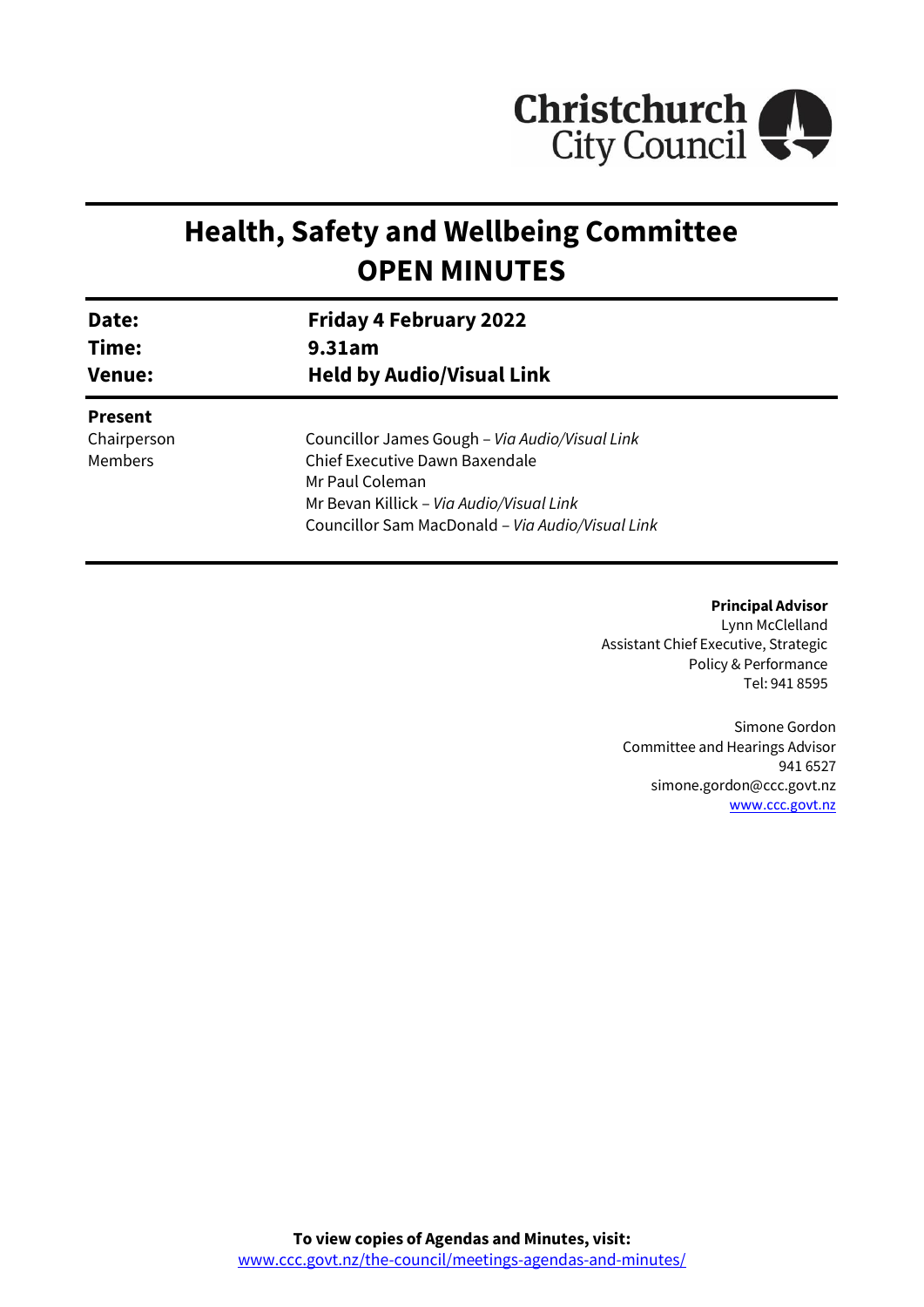

## **Part A Matters Requiring a Council Decision**

## **Part B Reports for Information**

## **Part C Decisions Under Delegation**

*Secretarial note: The Committee Chair and Members Councillor MacDonald and Mr Killick attended the meeting via Audio/Visual link. The rest of the Committee membership and staff attended the meeting in person. Members of the public were provided the option to attend the meeting via Audio/Visual link on request.* 

The agenda was dealt with in the following order.

# **1. Apologies Ngā Whakapāha**

#### **Part C Committee Resolved HSCM/2022/00001**

That the apology received from Councillor Phil Mauger be accepted.

Councillor Gough/Councillor MacDonald **Carried**

# **2. Declarations of Interest Ngā Whakapuaki Aronga**

#### **Part B**

There were no declarations of interest recorded.

# **3. Confirmation of Previous Minutes Te Whakaāe o te hui o mua**

## **Part C**

# **Committee Resolved HSCM/2022/00002**

That the minutes of the Health, Safety and Wellbeing Committee meeting held on Friday, 19 November 2021 be confirmed.

Councillor MacDonald/Mr Killick **Carried**

# **4. Public Forum Te Huinga Whānui**

#### **Part B**

There were no public forum presentations.

# **5. Deputations by Appointment Ngā Huinga Whakaritenga**

# **Part B**

There were no deputations by appointment.

# **6. Presentation of Petitions Ngā Pākikitanga**

# **Part B**

There was no presentation of petitions.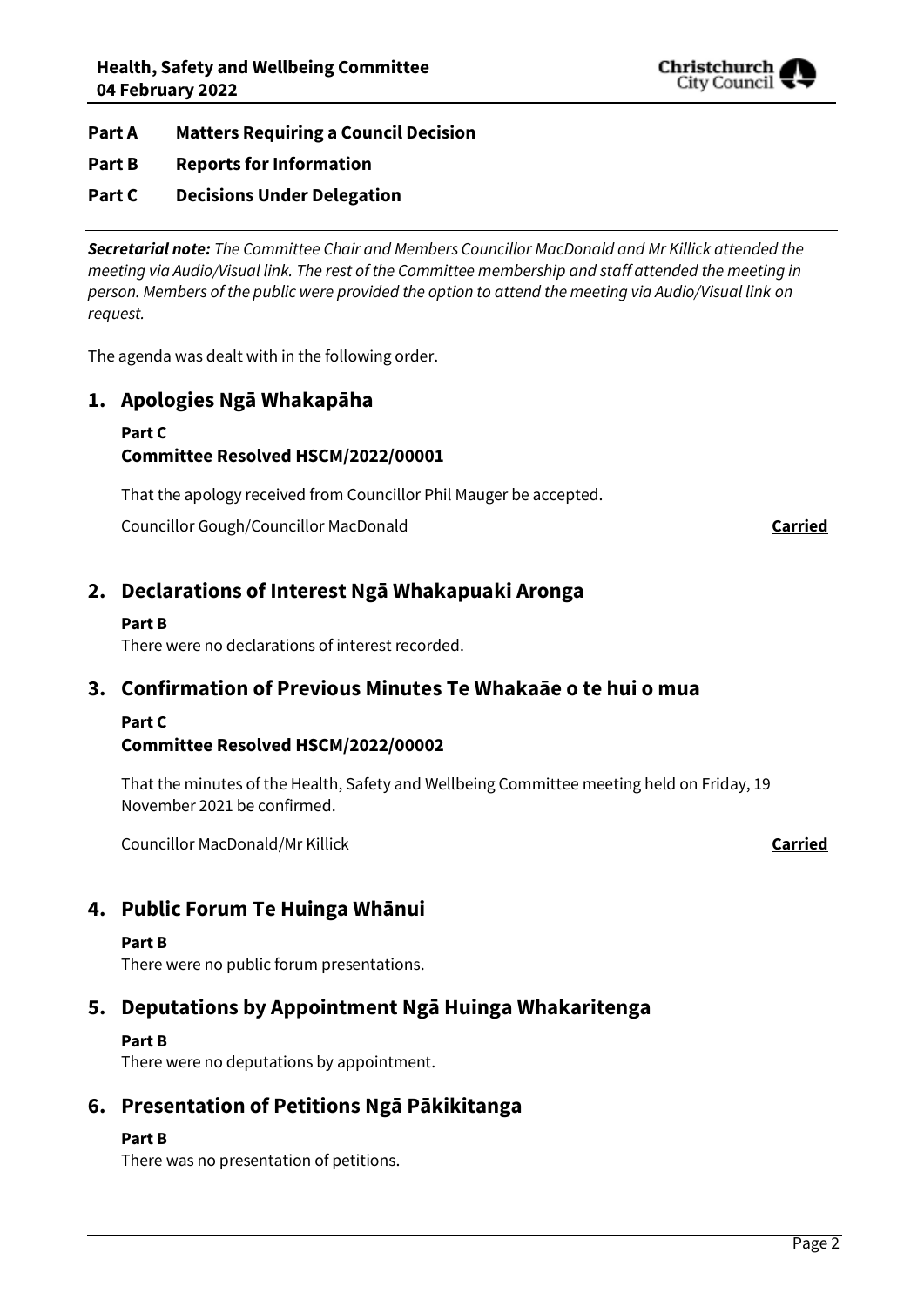# **7. Health, Safety & Wellbeing Quarterly Report October-December 2021**

The Manager Health and Safety, Duncan Sandeman, presented the Health, Safety & Wellbeing (HSW) Quarterly Report to the Committee, and canvassed updates to the report and developments since the last quarter. It was noted that a recent site visit to Pages Road was well received by staff. The GM Citizens & Community has also done a number of visits to Council pool facilities.

A key theme was a marked increase of abuse towards staff at Council facilities due to vaccine passes and mask use. The Council has engaged security staff from a third-party provider to manage customer entry to facilities.

The Council's Covid-19 staff vaccination policy was finalised on 6 January. Formal consultation with staff received a strong response which helped inform the final policy.

The Committee acknowledged the report, but queried lead indictors needing significant work, with a move towards corrective action notice, planned actions and responsive actions. The Committee requested a memo on how members can be notified of health and safety events, and a schedule of how health and safety events are notified and escalated. Staff present were open to hearing the member's expectations and utilising their expertise, and to keep reporting in line with what other organisations are doing. The Committee and staff agreed to have a workshop to discuss these matters.

The Committee requested a memo outlining the health and safety measures for essential Council staff in response to the Covid-19 Omicron outbreak.

## **Committee Resolved HSCM/2022/00003 (Original Staff Recommendation Accepted without Change)**

#### **Part C**

That the Health, Safety and Wellbeing Committee:

1. Receive the information in the Health, Safety & Wellbeing Quarterly Report October – December 2021.

Councillor Gough/Mr Killick **Carried**

# **8. Resolution to Exclude the Public**

## **Committee Resolved HSCM/2022/00004**

#### **Part C**

That at 10:01am the resolution to exclude the public set out on pages 67 to 68 of the agenda be adopted.

Councillor Gough/Mr Coleman **Carried**

#### **The public were re-admitted to the meeting at 10:22am.**